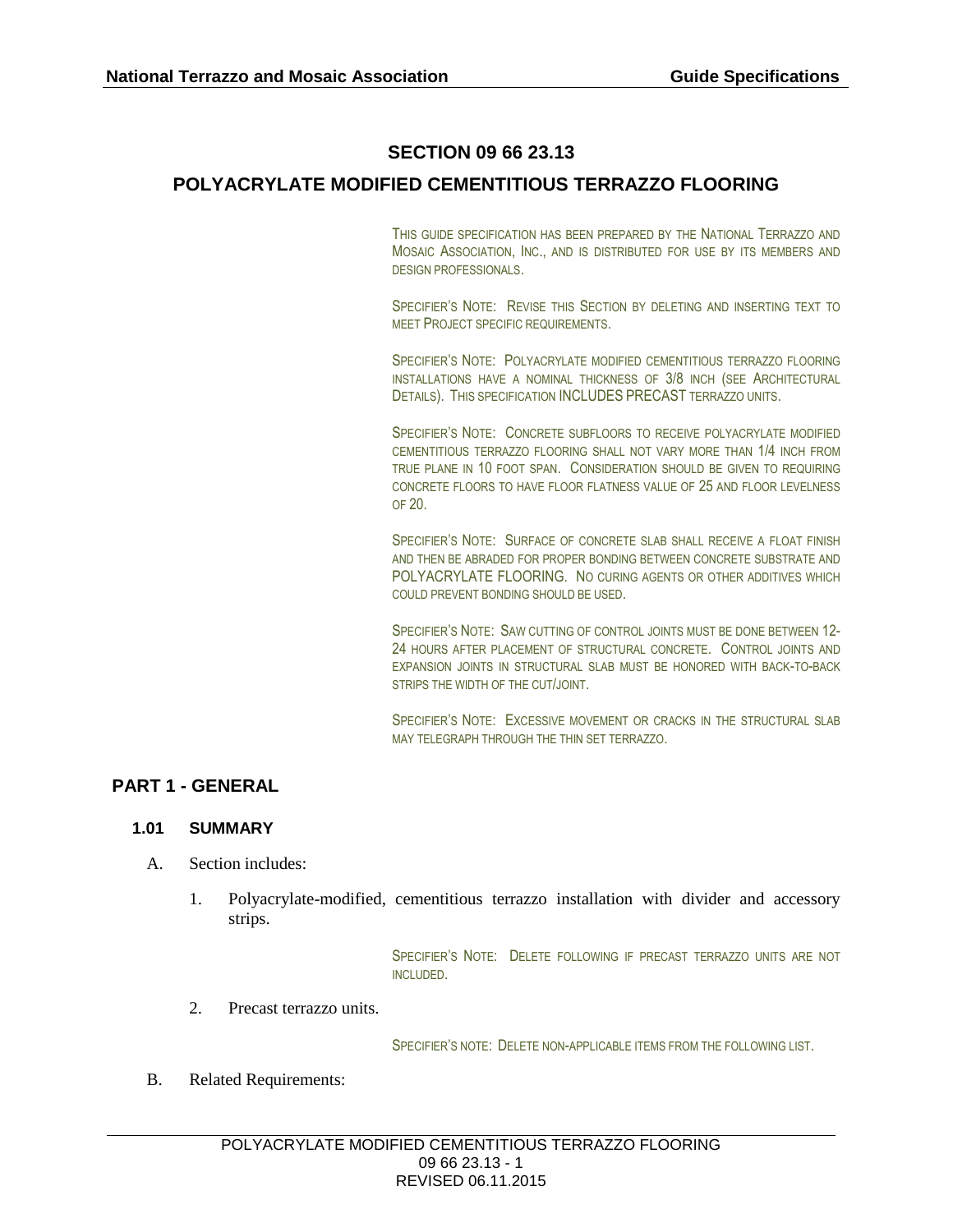- 1. Attach metal stairs including any welding and/or reinforcing, Section <**Insert Section No. Here**>.
- 2. Provide floor drains at portland cement terrazzo flooring, Section <**Insert Section No. Here**>.
- 3. Provide surface hardware at portland cement terrazzo flooring, Section <**Insert Section No. Here**>.
- 4. Set metal base beads or special architectural metal reveals, Section <**Insert Section No. Here**>.
- 5. Concrete subfloor, Section <**Insert Section No. Here**>

### **1.02 DEFINITIONS**

A. NTMA: National Terrazzo and Mosaic Association, Inc.

### **1.03 PREINSTALLATION MEETINGS**

- A. Pre installation Conference: The General Contractor shall conduct a conference at Project site before Terrazzo Contractor begins installation.
	- 1. The General Contractor shall invite Terrazzo Contractor, the Architect, and representatives of the Owner.
	- 2. Review methods and procedures related to terrazzo including, but not limited to, the following:
		- a. Inspect and discuss condition of substrate and other preparatory work performed by other trades.
		- b. Review and finalize construction schedule and verify availability of materials, installer's personnel, equipment and facilities needed to make progress and avoid delays.
		- c. Review terrazzo mixes and patterns.
		- d. Review custom terrazzo mixes, designs and patterns.
		- e. Coordination with the work of other trades.

### **1.04 ACTION SUBMITTALS**

A. Product Data: Terrazzo Contractor shall submit Product Data for each type of product required for installation including:

> SPECIFIER'S NOTE: RETAIN ONLY THOSE ITEMS WHICH APPLY TO PROJECT IN THE FOLLOWING LISTING.

- 1. Strip materials
- 2. Sealer
- 3. Cement

SPECIFIER'S NOTE: SHOP DRAWINGS MAY NOT BE REQUIRED FOR SMALL AREAS OR SIMPLE DESIGNS. DELETE FOLLOWING PARAGRAPH IF SHOP DRAWINGS ARE NOT REQUIRED.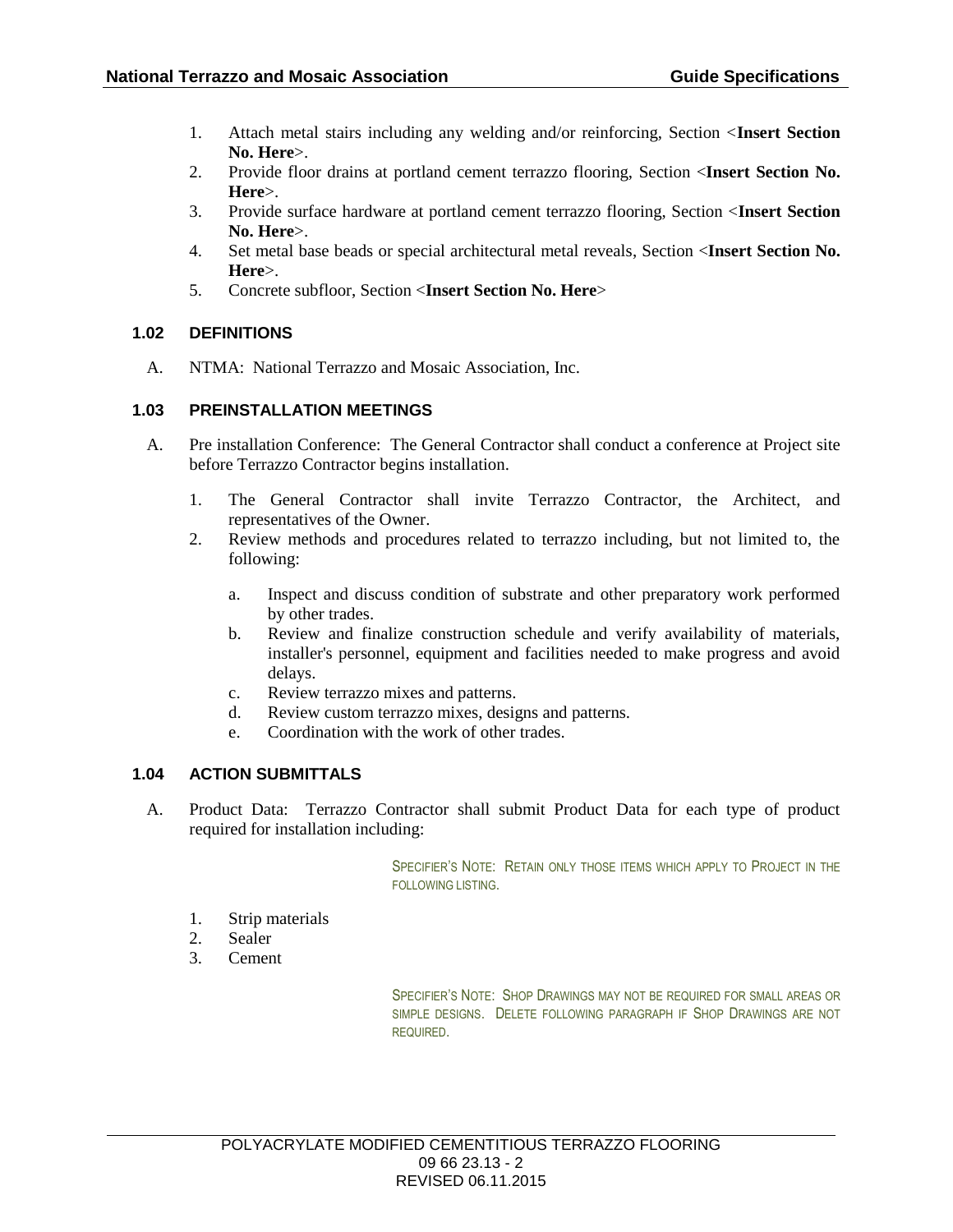B. Shop Drawings: Terrazzo Contractor shall prepare and submit Shop Drawings that include plans, elevations, sections, component details, and attachments to other work. Include terrazzo installation requirements. Show layout of the following:

> SPECIFIER'S NOTE: RETAIN ONLY THOSE ITEMS WHICH APPLY TO PROJECT IN THE FOLLOWING LISTING.

- 1. Divider strips.
- 2. Expansion joint strips.
- 3. Accessory strips.
- 4. Abrasive strips.
- 5. Stair treads, risers and landings.
- 6. Terrazzo patterns.
- 7. <**Insert requirements**>

SPECIFIER'S NOTE: KEEP PARAGRAPH BELOW FOR RELATIVELY SMALL AND SIMPLE PROJECTS WHERE TERRAZZO COLORS AND PATTERNS HAVE ALREADY BEEN SELECTED. DELETE PARAGRAPH IF KEEPING "SAMPLES FOR INITIAL SELECTION" OR "SAMPLES FOR VERIFICATION" PARAGRAPHS BELOW.

- C. Samples:
	- 1. Terrazzo Contractor shall prepare and submit a maximum of three samples, sizes [**6 by 6 inches**] [**12 by 12 inches**] for each color and type of terrazzo specified.

SPECIFIER'S NOTE: DELETE FOLLOWING PARAGRAPH IF PRECAST TERRAZZO IS NOT USED.

2. Terrazzo Contractor shall submit three samples, sizes **[6 by 6 inches] [12 by 12 inches]** for each color and type of precast terrazzo specified.

> SPECIFIER'S NOTE: KEEP PARAGRAPH BELOW FOR PROJECTS WHERE TERRAZZO COLORS WILL BE SELECTED DURING CONSTRUCTION FROM NTMA "COLOR PALETTE BROCHURE." DELETE PARAGRAPH WHERE TERRAZZO COLORS HAVE BEEN SELECTED AND ARE INDICATED ON THE DRAWINGS AND SPECIFICATIONS.

D. Samples for Initial Selection: Terrazzo Contractor shall submit NTMA "Color Palette Brochure" showing full range of colors and patterns available for each terrazzo type.

> SPECIFIER'S NOTE: KEEP PARAGRAPH BELOW FOR LARGER AND MORE COMPLEX PROJECT. DELETE PARAGRAPH WHERE TERRAZZO COLORS HAVE BEEN SELECTED AND ARE INDICATED ON THE DRAWINGS AND SPECIFICATIONS.

- E. Samples for Verification: Terrazzo Contractor shall prepare and submit samples for each type, material, color, and pattern of terrazzo and accessory required showing the full range of color, texture, and pattern variations expected.
	- 1. Terrazzo: [**6 by 6 inch**] [**12 by 12 inch**] samples
	- 2. Accessories: 6 inch long Samples of each type and kind of exposed strip item required

SPECIFIER'S NOTE: DELETE FOLLOWING PARAGRAPH IF PRECAST TERRAZZO IS NOT USED.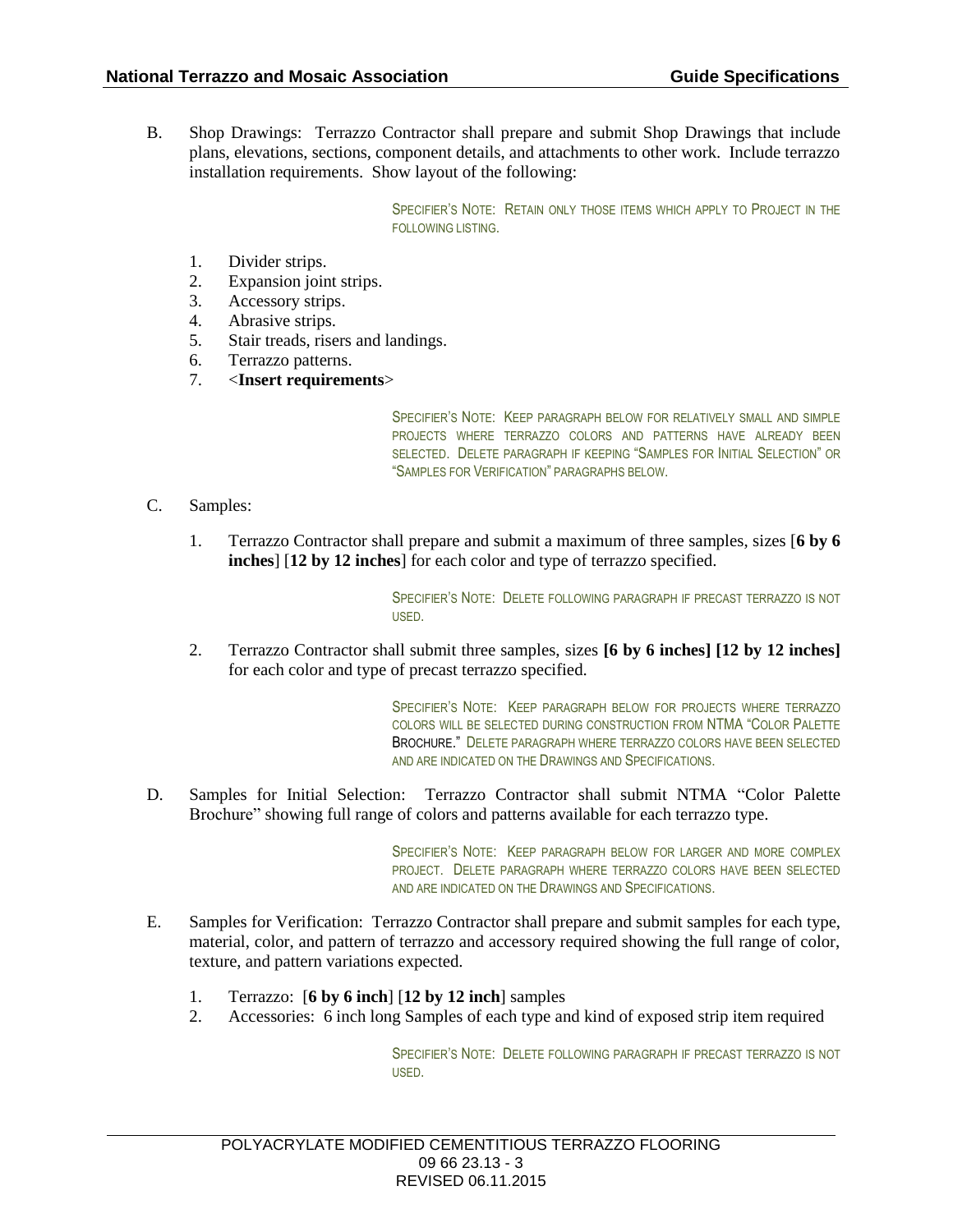3. Precast Terrazzo Units: Samples, sizes **[6 by 6 inches] [12 by 12 inches]** for each color and type of precast terrazzo specified.

### **1.05 INFORMATIONAL SUBMITTALS**

- A. Qualification Data: Terrazzo Contractor shall submit two copies of qualification data for Installer.
	- 1. Include list of projects indicating name and location of Project, name of Owner, name and contact information for General Contractor, and name and contact information for Architect.
	- 2. Include letter from NTMA with the name of the Project and name of member, stating current member status.
- B. Material Certificates: For each type of aggregate required indicating compatibility with terrazzo mix, signed by Terrazzo Contractor.

#### **1.06 CLOSEOUT SUBMITTALS**

A. Maintenance Literature: Terrazzo Contractor shall submit two copies of NTMA maintenance recommendations.

### **1.07 QUALITY ASSURANCE**

- A. Acceptable Suppliers: A firm experienced in manufacturing products in accordance with NTMA standards and with a record of successful in-service performance, as well as sufficient production capacity to produce required materials.
- B. Acceptable Terrazzo Contractor: A Contractor Member of NTMA whose work has resulted in construction with a record of successful in-service performance.
	- 1. Installer shall have completed terrazzo installations within the past 5 years of scale and complexity similar to the proposed installation.
- C. Source Limitations for Aggregates: Terrazzo Contractor shall obtain each color, grade, type and variety of granular materials from sources with resources to provide materials of consistent quality in appearance and physical properties.

SPECIFIER'S NOTE: SIZE OF MOCKUP SHOULD BE DEPENDENT TO NUMBER OF COLORS AND PATTERNS. USUALLY A MOCKUP OF 50 TO 100 SQ. FT. SHOULD BE SUFFICIENT. DETAIL MOCKUP DESIRED ON DRAWINGS. KEEP REQUIREMENTS FOR MOCKUP FOR LARGER AND MORE COMPLEX PROJECTS.

- D. Mockups: Terrazzo Contractor shall construct mockup if required in bid or scope of work documents to verify selections made under Sample submittals and to demonstrate aesthetic effects and set quality standards for materials and execution.
	- 1. Build mockup as indicated on Drawings.
	- 2. Approved mockups may become part of the completed Work if undisturbed at time of Substantial Completion.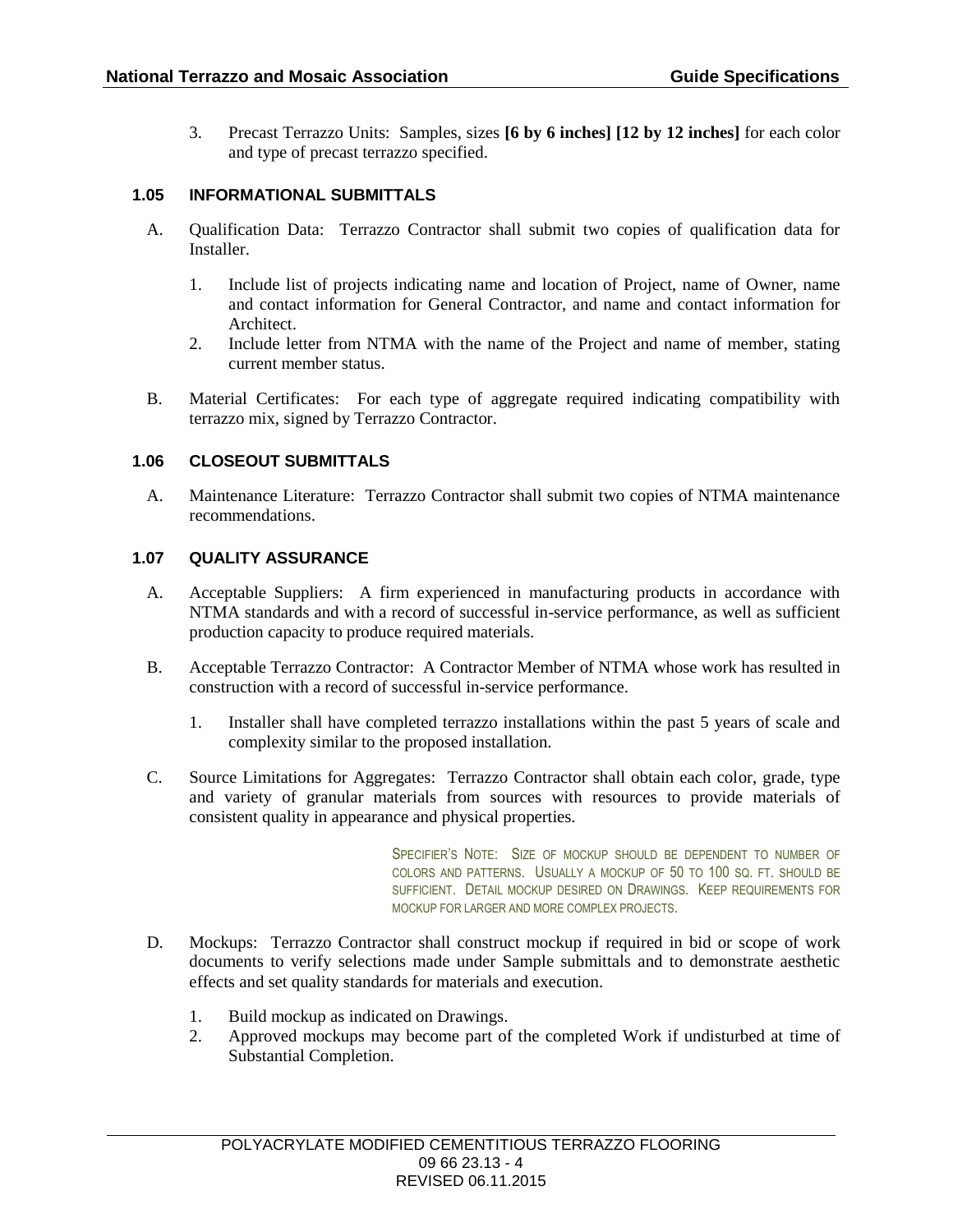## **1.08 DELIVERY, STORAGE AND HANDLING**

- A. Materials shall be delivered to Project site in supplier's original wrappings and containers, labeled with source or manufacturer's name, material or product brand name, and lot number if any.
- B. Materials shall be stored in their original, undamaged packages and containers.

### **1.09 PROJECT CONDITIONS**

- A. General Contractor shall provide sufficient water, temporary heat and light, and adequate electric power with suitable outlets connected and distributed for use within 100 feet of any working space.
- B. General Contractor shall provide temporary enclosures and other suitable methods to protect adjacent spaces from damage during installation.
	- 1. Maintain ambient temperatures in the area to receive terrazzo at not less than 50 deg. F.
	- 2. Maintain adequate ventilation in the area to receive terrazzo.
- C. Terrazzo Contractor shall protect other adjacent work from water and dust generated by grinding operations.

### **1.10 GUARANTEE**

A. One year from date of completion of terrazzo installation.

# **PART 2 - PRODUCTS**

### **2.01 PERFORMANCE REQUIREMENTS**

- A. Polyacrylate Terrazzo Installation: The Terrazzo Contractor shall provide polyacrylate terrazzo installation that complies with the following:
	- 1. Nominal Weight: 3.0 pounds per square foot in a thickness of 1/4 inch or 4.5 pounds for 3/8 inch thickness
	- 2. Indentation: Initial indentation of the Polyacrylate terrazzo shall be less than 7 percent and more than 1 percent when tested in accordance with MIL-D-3134F. Section 4.7.4.

SPECIFIER'S NOTE: 16 FT LBS IN FOLLOWING PARAGRAPH IS EQUIVALENT TO DROPPING A 2 POUND STEEL BALL FROM A HEIGHT OF EIGHT FEET.)

- 3. Resistance to Impact: Installed polyacrylate terrazzo flooring, bonded securely to concrete, shall show no visible signs of chipping, cracking, or loss of bond when tested with 16 ft/lbs.
- 4. Resistance to Elevated Temperature: Installed polyacrylate terrazzo flooring, bonded securely to concrete, shall not flow or slip in any part more than 1/16 inch or soften when tested in accordance with MIL-D-3134, Section 4.7.5.
- 5. Bond Strength: Polyacrylate terrazzo flooring, installed over damp, cured concrete and aged 28 days, shall have a minimum bond strength of 300 psi with failure in the concrete when tested according to ACI Committee No. 403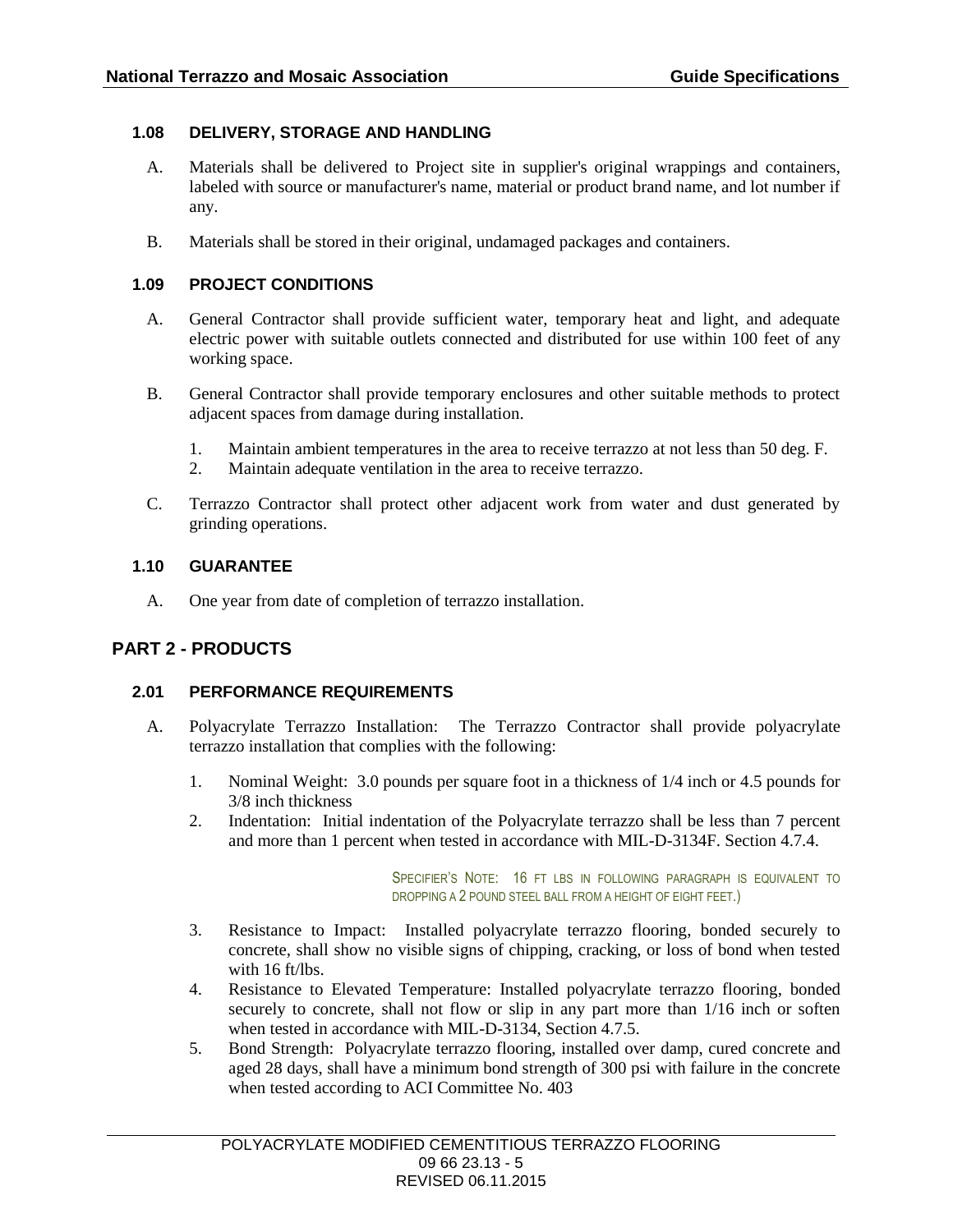- 6. Moisture Absorption: Installed polyacrylate terrazzo flooring shall not absorb more than 5 percent moisture based on its weight at normal atmospheric conditions when tested in accordance with MIL-D-3134F, Section 4.7.8.
- 7. Resistance to Wear: Installed polyacrylate terrazzo flooring shall show wear not to exceed 0.150 inch when tested in accordance with MIL-D-3134F, Section 4.7.10.
- 8. Tensile Strength: Installed polyacrylate terrazzo flooring shall have a minimum tensile strength of 700 psi after aging 28 days when tested in accordance with ASTM C 190.
- 9. Flexural Strength: Installed polyacrylate terrazzo flooring shall have a minimum flexural strength of 2000 psi when tested according to ASTM C 348.
- 10. Thermal Coefficient of Expansion of Matrix Material: Not greater than 10 by 10-6 when tested according to ASTM C 157.
- B. Odor, Fire and Toxicity Hazards: Polyacrylate terrazzo materials, both before and after setting, shall not constitute an undue fire hazard, nor shall fumes from volatile substances contained in the material be more toxic than those resulting from the use of ordinary latex paint and free from objectionable odors under ordinary service conditions.
	- 1. Flammability: Matrix material shall not support combustion when tested according to ASTM D 635.

### **2.02 MATERIALS**

SPECIFIER'S NOTE: SELECT WHITE OR GRAY CEMENT. BOTH WHITE AND GRAY PORTLAND CEMENT MAY NOT BE UNIFORM IN COLOR AND MAY PRODUCE A VARIATION OF SHADE IN THE MATRIX.

- A. Portland Cement: ASTM C 150, Type 1, [**white**][**gray**].
- B. Polyacrylate Binder: Formulated to meet physical properties of MIL-D-3134F.

SPECIFIER'S NOTE: SELECT TYPES OF AGGREGATES TO BE INCLUDED IN TERRAZZO MIX.

- C. Aggregates: [**Marble,**] [**glass,**] [**synthetic ships,**] [**and**] [**metal**].
	- 1. Comply with NTMA gradation standards.
	- 2. Abrasion and Impact Resistance: Loss of 40 percent or less when tested according to ASTM C 131 (LA Abrasion).
	- 3. Aggregates shall contain no deleterious or foreign matter.

SPECIFIER'S NOTE: OTHER DECORATIVE MATERIALS THAT DO NOT COMPLY WITH REQUIREMENTS SPECIFIED ABOVE MAY BE USED AFTER CONSULTING WITH THE TERRAZZO CONTRACTOR FOR SPECIFIC USAGE GUIDELINES AND RECOMMENDATIONS.

- D. Divider Strips:
	- 1. Material: [**White alloy of zinc**][**Brass**].
	- 2. Strip Thickness: 16 gauge.
	- 3. Type: "L" strip: 3/8 inch by 1/2 inch.

SPECIFIER'S NOTE: DELETE FOLLOWING SUBPARAGRAPH IF HEAVY TOP DIVIDER STRIPS ARE NOT USED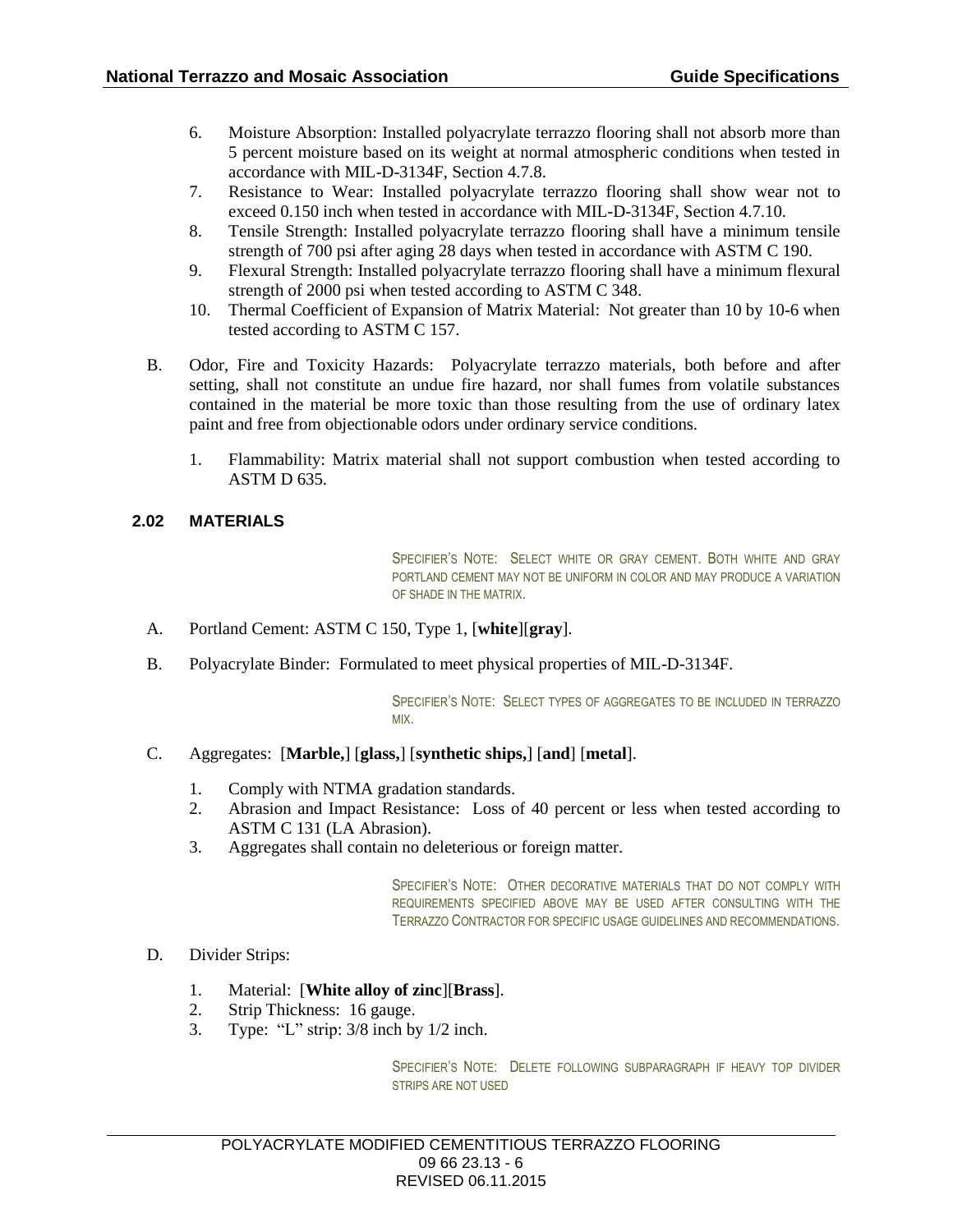4. Heavy Top Thickness: [**1/8 inch**] [**1/4 inch**].

SPECIFIER'S NOTE: DELETE FOLLOWING IF ABRASIVE STRIPS ARE NOT INCLUDED.

- E. Abrasive Strips: [**Three-line**] [**Two-line**] [**One-line**] [**Abrasive nosing strip and two-line**] <**Insert requirements**> abrasive inserts at nosing. Silicon carbide or aluminum oxide, or combination of both, in epoxy resin binder and set in channel
	- 1. Width: 1/2 inch
	- 2. Depth: As required by terrazzo thickness
	- 3. Length: **[4 inches less than stair width]** [**As indicated**] <**Insert dimension**>.
	- 4. Color: [**Black**] [**Darker than terrazzo, as selected by Architect**] <**Insert requirements**>
- F. Colorants: Alkali resistant color stable pigments

SPECIFIER'S NOTE: NOTE: REFER TO NTMA INFORMATION GUIDE FOR FURTHER INFORMATION.

SPECIFIER'S NOTE: RETAIN THE FOLLOWING ONLY FOR POURED-IN-PLACED INSTALLATIONS OVER STEEL STAIRS.

G. Steel Wire Lath: ASTM A 185, galvanized welded wire mesh, 2 by 2 by 16 ga.

SPECIFIER'S NOTE: CURING MAY NOT BE NECESSARY UNDER VERY HUMID CONDITIONS.

- H. Curing Materials: Water or polyethylene sheeting
- I. Bonding Agent: As recommended by polyacrylate resin supplier.

SPECIFIER'S NOTE: DELETE FOLLOWING PARAGRAPH IF PRECAST TERRAZZO UNITS ARE NOT REQUIRED..

### **2.03 PRECAST TERRAZZO**

- A. Precast Terrazzo Base: Minimum 3/4-inch-thick, reinforced, portland cement terrazzo units cast in maximum lengths possible, but not less than 36 inches. Comply with manufacturer's written recommendations for fabricating precast terrazzo base units in sizes and profiles indicated.
	- 1. Type: [**As indicated**] [**Coved with minimum 3/4-inch radius**] [**Straight**] [**Splayed**] <**Insert requirements**>.

SPECIFIER'S NOTE: RETAIN FIRST OPTION IN "TOP EDGE" SUBPARAGRAPH BELOW IF TOP EDGE IS CONCEALED.

- 2. Top Edge: [**Straight, unfinished**] [**Beveled with polished top surface**] [**Radius edge with polished top surface**] <**Insert requirements**>.
- 3. Outside Corner Units: With finished returned edges or mitered at outside corner.
- 4. Color, Pattern, and Finish: [**As selected by Architect from full range of industry colors**] [**Match Architect's sample**] [**Match adjacent poured-in-place terrazzo**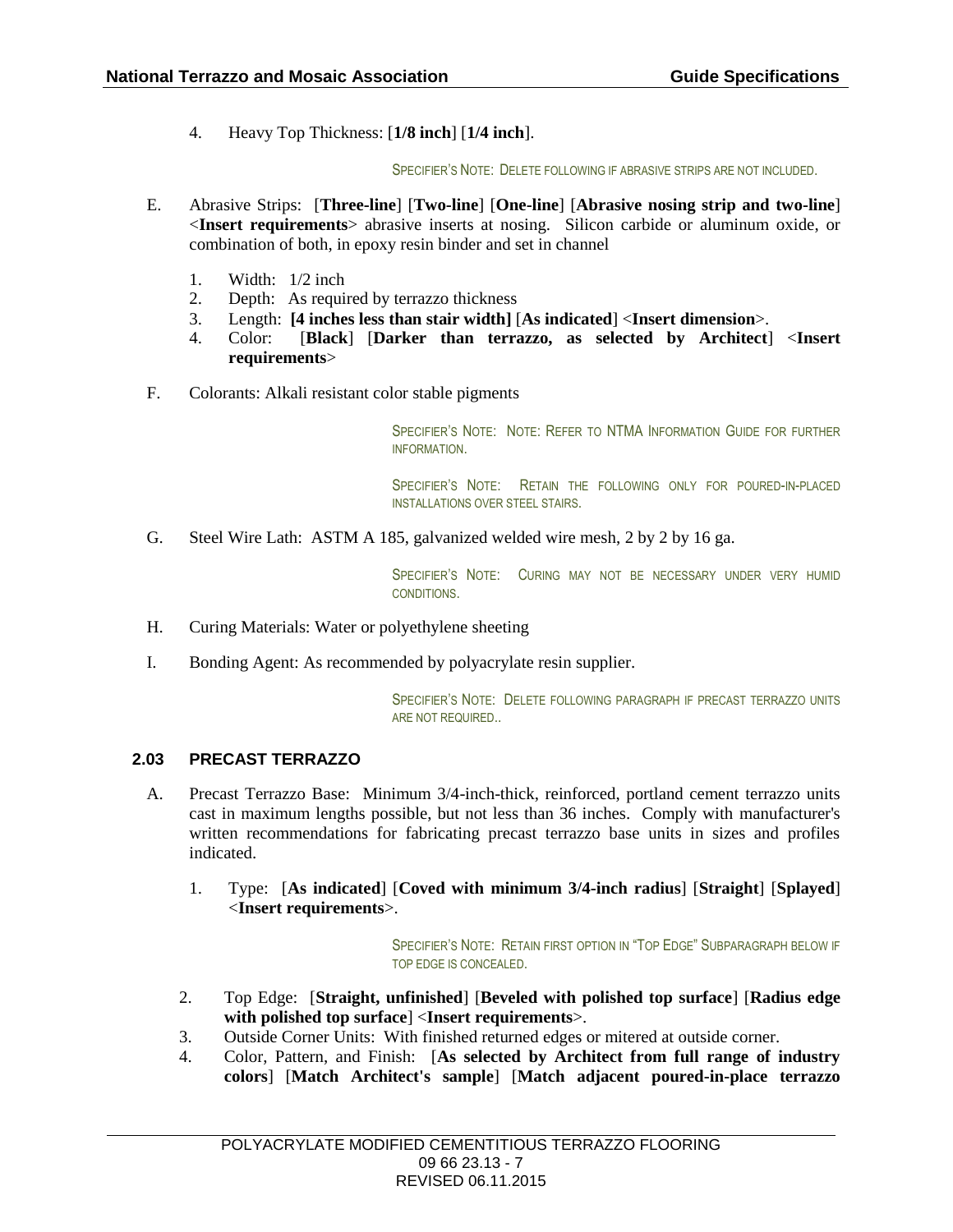### **flooring border**] [**Match adjacent poured-in-place terrazzo flooring field**] [**As indicated**]<**Insert requirements**>.

SPECIFIER'S NOTE: RETAIN "PRECAST TERRAZZO UNITS" PARAGRAPH BELOW FOR PRECAST TERRAZZO STAIR TREADS, RISERS, OR LANDINGS. FOLLOWING ASSUMES THAT PRECAST UNITS ARE FULLY SUPPORTED. DETAIL PROFILE, ANCHORAGE, AND OTHER REQUIREMENTS ON DRAWINGS OR INSERT BELOW. COPY AND RE-EDIT IF MORE THAN ONE TYPE IS REQUIRED; INSERT A UNIQUE DESIGNATION FOR EACH TYPE AND INDICATE LOCATIONS ON DRAWINGS. PRECAST TERRAZZO STAR UNITS ARE RECOMMENDED FOR INSTALLATION OVER CONCRETE, STEEL PLATE, OR STEEL PAN STAIRS.

- B. Precast Terrazzo Stair Units: Minimum [**2-inch-**] <**Insert dimension**> thick, reinforced, portland cement terrazzo stair units. Comply with manufacturer's written recommendations for fabricating precast terrazzo units in sizes and profiles indicated. Reinforce units as required by unit sizes, profiles, and thicknesses and as recommended by manufacturer. Finish exposed-to-view edges and reveals to match face finish. Ease exposed edges to 1/8-inch radius.
	- 1. Provide the following types of precast stair units:
		- a. Stair treads.
		- b. Stair risers.
		- c. Stair landings.
		- d. <**Insert item**>.

SPECIFIER'S NOTE: COORDINATE "COLOR, PATTERN, AND FINISH" SUBPARAGRAPH BELOW WITH ANY PRECAST UNITS IN LIST ABOVE. RE-EDIT IF TREADS, RISERS, OR LANDING UNITS ARE DIFFERENT.

2. Color, Pattern, and Finish: [**As selected by Architect from full range of industry colors**] [**Match Architect's sample**] [**Match adjacent poured-in-place terrazzo flooring border**] [**Match adjacent poured-in-place terrazzo flooring field**] [**As indicated**]<**Insert requirements**>.

> SPECIFIER'S NOTE: KEEP ONE OF THE FOLLOWING TYPES OF SETTING MATERIALS FOR INSTALLING PRECAST TERRAZZO OR KEEP BOTH IF SETTING MATERIAL IS TERRAZZO CONTRACTOR'S OPTION.

- C. Setting Materials for Precast Terrazzo:
	- 1. Latex-Portland Cement Mortar (Thin Set): ANSI A118.4.

SPECIFIER'S NOTE: EPOXY IS RECOMMENDED FOR INSTALLATION OVER STEEL SUBSTRATES BUT CAN BE USED WITH OTHER SUBSTRATES. THIN SET LATEX-PORTLAND CEMENT MORTAR IS NOT RECOMMENDED FOR METAL SUBSTRATES.

2. Epoxy Adhesive: Two component, compatible with terrazzo units and substrate.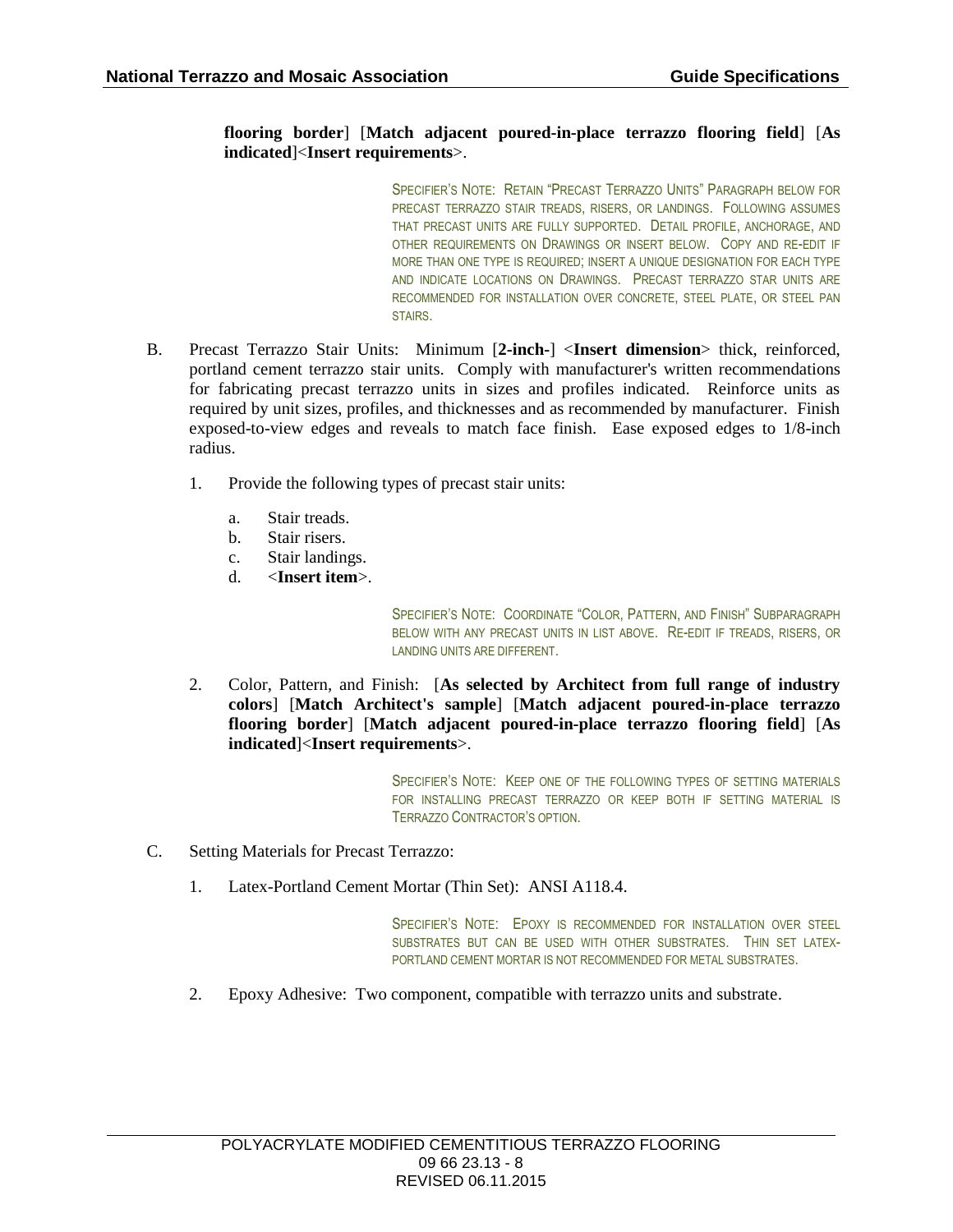### **2.04 MISCELLANEOUS ACCESSORIES**

- A. Sealer: Terrazzo Contractor shall provide a non-ambering, clear sealer that is chemically neutral; does not impair terrazzo aesthetics or physical properties; is recommended by terrazzo matrix manufacturer. Sealers shall comply with the following:
	- 1. Comply with requirements of authorities having jurisdiction.
	- 2. Comply with ASTM D 2047.

SPECIFIER'S NOTE: RETAIN ONLY ONE OPTION IN THE FOLLOWING PARAGRAPH.

3. Water Based Sealer Properties: With pH factor between 7 and 10.

SPECIFIER'S NOTE: RETAIN ONLY PARAGRAPH ABOVE TO RESTRICT SEALERS TO THOSE THAT ARE WATER BASED. RETAIN PARAGRAPH BELOW IF SOLVENT BASED SEALERS ARE PERMITTED.

4. Solvent Based Sealer Properties: Flashpoint at 80 deg. F according to ASTM D 56.

#### **2.05 MIXES**

A. Terrazzo Selection: Terrazzo Contractor shall provide standard terrazzo mix(es) according to the following:

> SPECIFIER'S NOTE: USUALLY KEEP ONLY ONE OF THE FOLLOWING SUBPARAGRAPHS FOR SPECIFYING TERRAZZO MIX COLOR

> SPECIFIER'S NOTE: RETAIN FOLLOWING IF SPECIFYING A COLOR FROM A NTMA PLATE NO.

1. NTMA Plate No. <**Insert standard terrazzo plate no.**>

SPECIFIER'S NOTE: RETAIN FOLLOWING IF COLOR WILL BE CHOSEN FROM A NTMA PLATE NO. AFTER CONTRACT IS AWARDED.

2. Mix Color: [**As selected by Architect from NTMA standard-terrazzo plates**] <**Insert NTMA color plate designation**>

> SPECIFIER'S NOTE: RETAIN FOLLOWING IF A CUSTOM COLOR HAS BEEN CHOSEN AND A MIX WILL BE SPECIFIED. MODIFY AS REQUIRED FOR DESIRED MIX. PERCENTAGES MUST ADD UP TO 100 PERCENT. COPY IF ADDITIONAL MIX REQUIREMENTS ARE NEEDED. DO NOT KEEP THE FOLLOWING IF CHOOSING FROM NTMA'S STANDARD TERRAZZO PLATES.

- 3. Custom Mix Color and Pattern:
	- a. Color No. 1:
		- 1) Cement Color: [**White**][**Gray**]
		- 2) Chips: [**No. 1**][**No. 2**] <**insert grade of chip>**<**insert percentage**> percent
		- 3) Chips: [**No. 1**][**No. 2**] <**insert grade of chip>**<**insert percentage**> percent
		- 4) Chips: [**No. 1**][**No. 2**] <**insert grade of chip>**<**insert percentage**> percent
	- b. Color No. 2: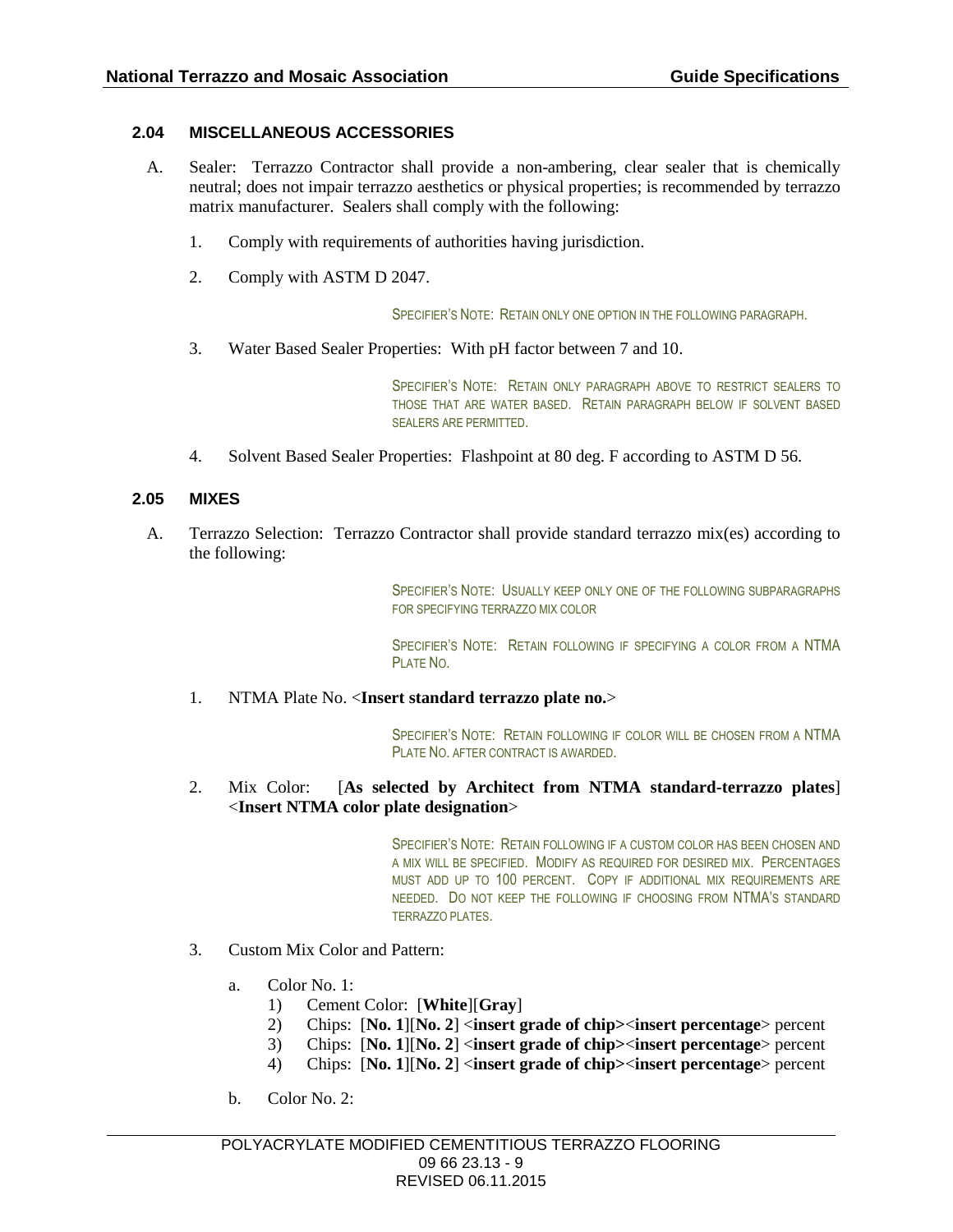- 1) Cement Color: [**White**][**Gray**]
- 2) Chips: [**No. 1**][**No. 2**] <**insert grade of chip>**<**insert percentage**> percent
- 3) Chips: [**No. 1**][**No. 2**] <**insert grade of chip>**<**insert percentage**> percent
- 4) Chips: [**No. 1**][**No. 2**] <**insert grade of chip>**<**insert percentage**> percent
- c. Color for Base:
	- 1) Cement Color: [**White**][**Gray**].
	- 2) Chips: [**No. 1**] <**insert grade of chip**> <**insert percentage**> percent
	- 3) Chips: [**No. 1**] <**insert grade of chip**> <**insert percentage**> percent
	- 4) Chips: [**No. 1**] <**insert grade of chip**> <**insert percentage**> percent

SPECIFIER'S NOTE: RETAIN FOLLOWING IF A CUSTOM COLOR HAS BEEN CHOSEN AND MATCHING AN APPROVED SAMPLE WILL BE REQUIRED OR IF TERRAZZO IS REQUIRED TO MATCH AN EXISTING INSTALLATION.

- 4. Custom Mix Color and Pattern: [**Match Architect's sample**] [**Match existing**]
- B. Proportions for Polyacrylate Terrazzo Topping: Comply with resin supplier's recommendations.
- C. Mixing of Terrazzo Topping: Charge and mix portland cement, aggregates, and polyacrylate resin in accordance with manufacturer's recommendations.

### **PART 3 - EXECUTION**

#### **3.01 EXAMINATION**

- A. The General Contractor and Architect shall examine substrates and areas, with Terrazzo Contractor present, for compliance with requirements for installation tolerances and other conditions affecting performance of the work.
	- 1. Verify that concrete surfaces to receive bonded terrazzo flooring are sound, free of laitance, glaze, efflorescence, curing compounds, form-release agents, dust, dirt, grease, oil and other contaminants incompatible with terrazzo flooring materials.

SPECIFIER'S NOTE: POLYACRYLATE TERRAZZO IS NOT INTENDED TO LEVEL SUBSTRATE AND WILL ONLY FOLLOW THE CONTOUR OF THE CONCRETE SLAB. SUBFLOOR SHALL NOT VARY MORE THAN 1/4 INCH FROM TRUE PLANE IN 10 FEET.

- 2. The General Contractor shall be responsible for correcting non-conforming concrete substrates using materials compatible with polyacrylate terrazzo flooring system and as approved by the Terrazzo Contractor.
- B. Terrazzo Contractor shall proceed with installation only after unsatisfactory conditions, including levelness tolerances, have been corrected.

#### **3.02 PREPARATION**

- A. General Contractor shall broom clean area to receive terrazzo to remove loose chips and all foreign matter.
- B. Terrazzo Contractor shall mechanically abrade concrete surface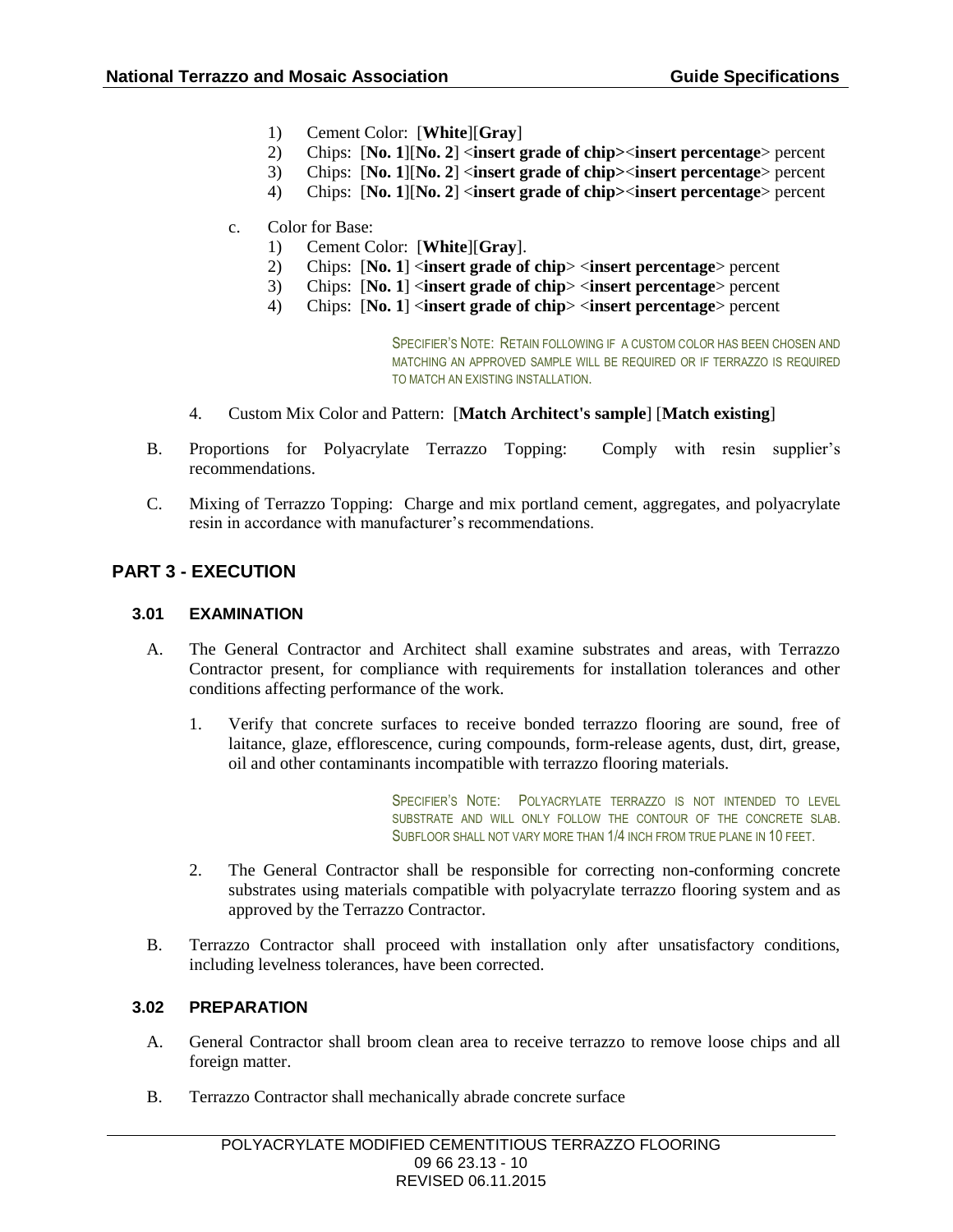## **3.03 POURED-IN-PLACE TERRAZZO INSTALLATION**

- A. Strip Materials: Terrazzo Contractor shall install strip materials as follows:
	- 1. Divider and Control-Joint Strips:
		- a. Locate divider strips in locations indicated.
		- b. Install control joint strips back to back in locations indicated.
		- c. Install strips in adhesive setting bed without voids below strips

SPECIFIER'S NOTE: RETAIN "ACCESSORY STRIPS" SUBPARAGRAPH BELOW FOR ACCESSORY STRIPS.

- 2. Accessory Strips: Install as required to provide a complete installation.
- B. Placing Terrazzo:
	- 1. Place terrazzo mixture in panels formed by divider strips and trowel mixture to top of strips.
	- 2. Seeding of additional marble chips is optional.
	- 3. Roll and compact surface until all excess cement and water has been extracted.
	- 4. Trowel to a dense uniform flat surface disclosing lines of divider strips.

SPECIFIER'S NOTE: RETAIN "ABRASIVE STRIPS" SUBPARAGRAPH BELOW FOR ABRASIVE STRIPS. OPTION IS BASED ON NTMA RECOMMENDATIONS FOR PRECAST TERRAZZO STAIR TREADS.

5. Abrasive Strips: Install with surface of abrasive strip positioned 1/16 inch higher than terrazzo surface.

> SPECIFIER'S NOTE: CURING MAY NOT BE NECESSARY UNDER VERY HUMID CONDITIONS.

- C. Curing: Terrazzo Contractor shall cure the terrazzo topping as follows:
	- 1. After completing placement of terrazzo and composition has sufficiently set, cover with water or polyethylene sheeting.
	- 2. Cure until topping develops sufficient strength to prevent lifting or pulling of terrazzo chips during grinding.

SPECIFIER'S NOTE: DELETE THE FOLLOWING PARAGRAPH AND ASSOCIATED SUBPARAGRAPHS IF POURED IN PLACE TERRAZZO BASE IS NOT USED.

SPECIFIER'S NOTE: EXACT MATCH BETWEEN BASE AND FLOOR IS USUALLY NOT POSSIBLE.

- D. Poured in Place Terrazzo Base: Terrazzo Contractor shall provide mix color for terrazzo base to match [**approved sample**] [**approved mockup**].
	- 1. Terrazzo Contractor shall place and finish terrazzo base at the same time the terrazzo floor is being installed.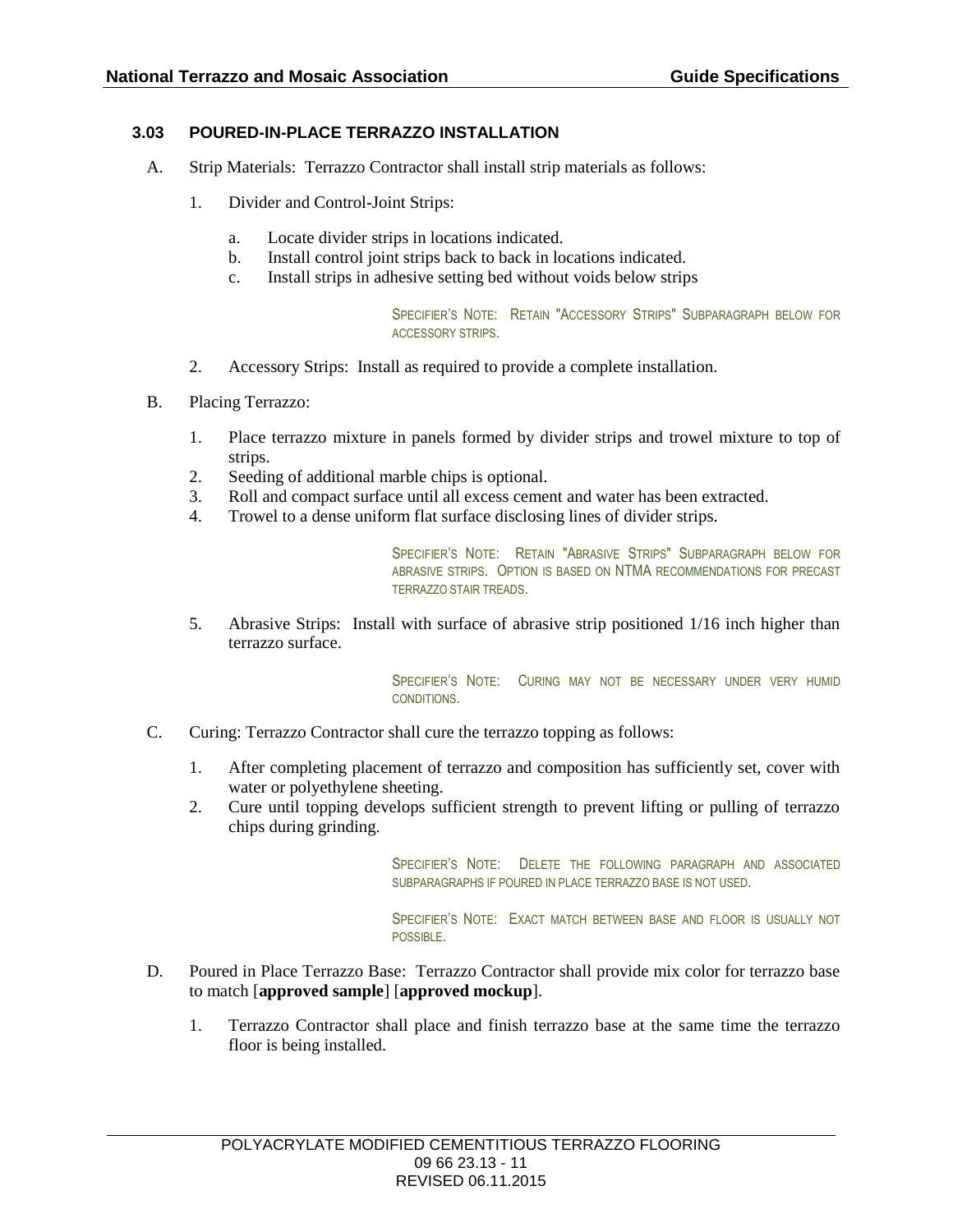SPECIFIER'S NOTE: DELETE THE FOLLOWING PARAGRAPH AND ASSOCIATED SUBPARAGRAPH IF TERRAZZO STAIRS ARE NOT USED. POURED IN PLACE TERRAZZO IS RECOMMENDED FOR INSTALLATION OVER CONCRETE STAIRS OR STEEL PAN STAIRS.

- E. Poured in Place Terrazzo Stairs: Terrazzo Contractor shall provide mix color for treads and risers to match [**main terrazzo field**] [**terrazzo border**] **[as indicated on Drawings]**.
	- 1. Place and finish terrazzo stair treads and risers at the same time the terrazzo floor is being installed.

SPECIFIER'S NOTE: RETAIN THE FOLLOWING ONLY FOR POURED-IN-PLACED INSTALLATIONS OVER STEEL STAIRS.

- 2. Apply two sheet of steel wire lath to steel treads and risers. Offset each sheet so that wires are 2 inches o. c. Screw attach to steel substrates.
- F. Finishing: Terrazzo Contractor shall finish the terrazzo topping as follows:
	- 1. Rough Grinding: Grind with 24 or finer grit stones or with comparable diamond plates.
	- 2. Grouting:
		- a. Cleanse floor with clean water and rinse.
		- b. Remove excess rinse water and machine or hand apply grout, taking care to fill voids.
	- 3. Cure Grout: Cure until grout is ready for fine grinding.

SPECIFIER'S NOTE: GROUT MAY BE LEFT ON TERRAZZO UNTIL ALL HEAVY AND MESSY WORK ON PROJECT IS COMPLETED.

4. Fine Grinding/Polishing: Grind with 120 grit stones or comparable diamond abrasives until all grout is removed from surface.

> SPECIFIER'S NOTE: COMPLETED INSTALLATION SHOULD MATCH APPROVED SAMPLES OR MOCKUPS.

> SPECIFIER'S NOTE: GRINDING AND POLISHING WITH FINER GRIT ABRASIVES MAY BE PERFORMED AFTER TERRAZZO INSTALLATION HAS BEEN ACCEPTED. CONSULT WITH TERRAZZO INSTALLER FOR OPTIONS.

- G. Terrazzo Cleaning: Terrazzo Contractor shall clean finished terrazzo as follows:
	- 1. Remove grinding residue from terrazzo surface.
	- 2. Wash terrazzo surfaces immediately after final grinding of terrazzo flooring with water and allow surfaces to dry thoroughly.
- H. Sealing: Terrazzo Contractor shall seal terrazzo according to sealer manufacturer's written instructions.

SPECIFIER'S NOTE: DELETE THE FOLLOWING ARTICLE IF PRECAST TERRAZZO UNITS ARE NOT USED.